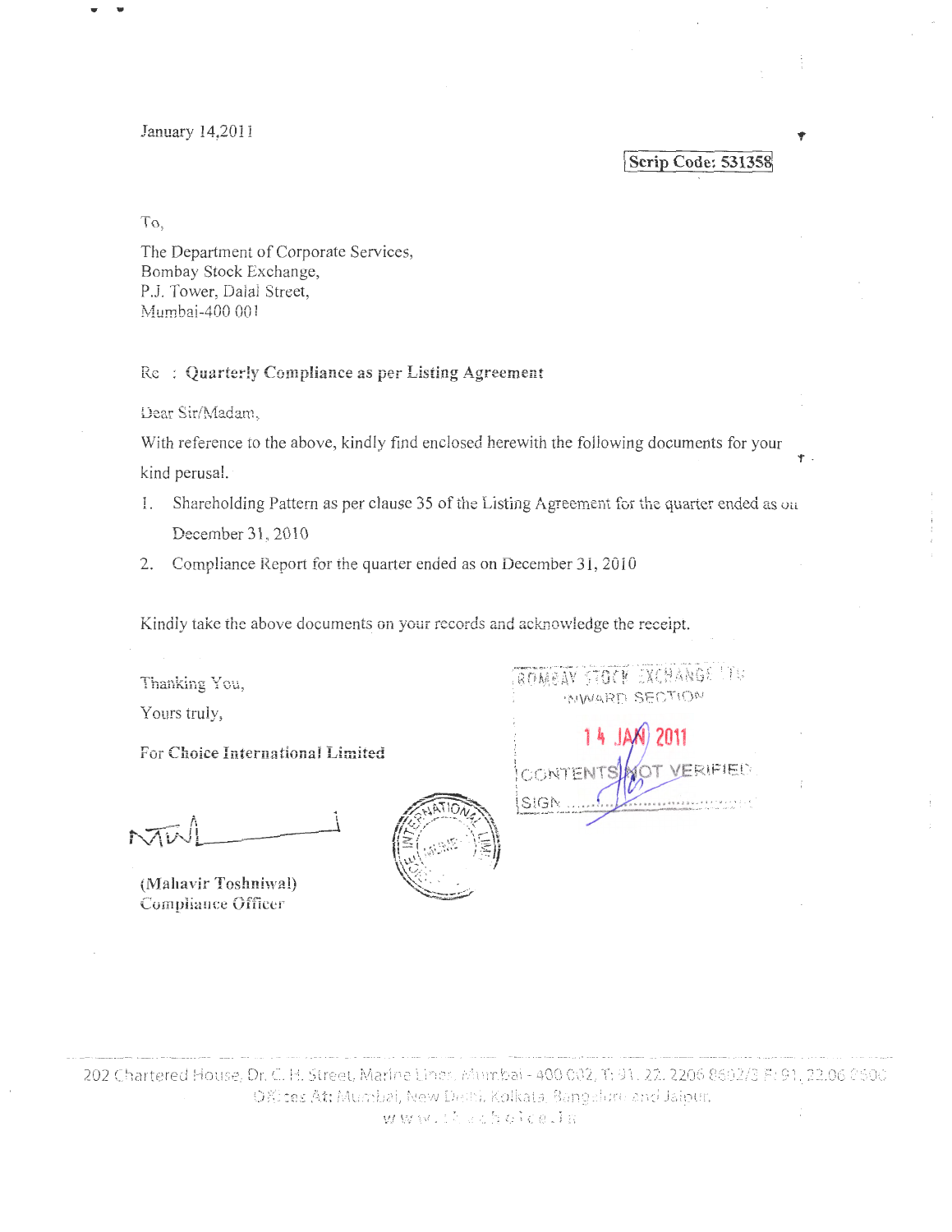## (1) (a) Statement showing ShareHolding Pattern

-Name of the Company : Choice International Ltd.

Scrip Code\_: 531358.<br>□M

 $\overline{\phantom{a}}$ 

 $\overline{\phantom{a}}$ 

**Quarte r Ended : 3i-Dec-2010** 

|                                                                                                         | : Shares                            |                                                                                                | ! Partly paid-up Shares: No.of Partly paid-up : As a % of total No. of: As a % of Total no. of!<br>: Partly paid-up Shares : Shares of the Company ! |
|---------------------------------------------------------------------------------------------------------|-------------------------------------|------------------------------------------------------------------------------------------------|------------------------------------------------------------------------------------------------------------------------------------------------------|
| ! Held by Premotors/<br>Promoters Group                                                                 | 0                                   | 0                                                                                              | 0                                                                                                                                                    |
| Held by Public                                                                                          | $\Omega$                            | 0                                                                                              | 0                                                                                                                                                    |
| TOTAL                                                                                                   |                                     |                                                                                                |                                                                                                                                                      |
| Outstanding Conv.<br>Securities                                                                         | : No.of Outstanding<br>: Securities | : As a & of Total no.of : As a & of Total no.of<br>: 0/S Conv. Securities : shares of the Co., | : assuming full conv.                                                                                                                                |
| Held by Premotors/<br>Promoters Group                                                                   | 0                                   | 0                                                                                              | 0                                                                                                                                                    |
| Held by Public                                                                                          | $\theta$                            | 0                                                                                              | 0                                                                                                                                                    |
| TOTAL                                                                                                   | G                                   | Ω                                                                                              |                                                                                                                                                      |
| Warrants :                                                                                              | : No.of Warrants                    | : As a & of Total no. of : As a & of Total no. of !<br>; warrants                              | : shares of the Co.,<br>: assuming full conv.                                                                                                        |
| ! Held by Premotors/<br>Promoters Group                                                                 | 300000                              | 30                                                                                             | 4.00                                                                                                                                                 |
| Held by Public                                                                                          | 700000                              | 70                                                                                             | 9.33                                                                                                                                                 |
| TOTAL                                                                                                   | 1000000                             | 100                                                                                            | 13.32                                                                                                                                                |
| ! Total paid-up Capital:<br>! of the Company assum-:<br>! ing full conv. of<br>! warrants & securities: | =================<br>7504800        |                                                                                                | 100                                                                                                                                                  |



============================================================================================== OP

202 Chartered House, Dr. C. H. Street, Marine Lines, Mumbai - 400 002, T: 91. 22. 2206 8602/3 F: 91. 22.06 86. Offices At: Mumbai, New Delhi. Kolkata, Bangaluru and Jaipur.  $w \le w \cdot t$  *hechoice.in*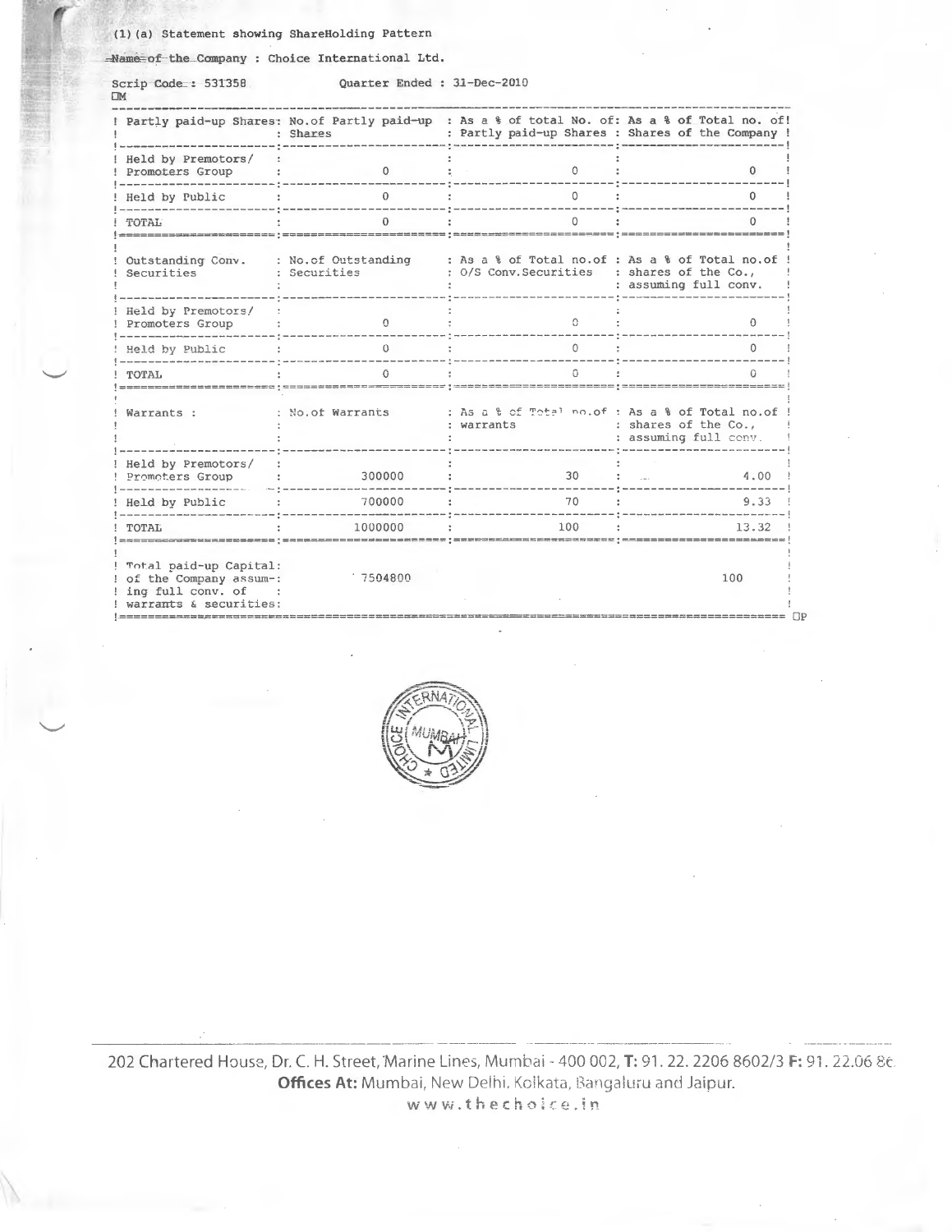(1) (a) Statement showing ShareHolding Pattern

 $\sqrt{2}$ 

Name of the Company : Choice International Ltd.

Scrip Code: 531358 Quarter-Ended : 31-Dec-2010

|  |                                             | : Cat of Shareholder: Num-of :<br>:-Holders : |              |        |                   |                             | Total-no : No-of Share : Tot-Shareholding: Shares Pledged or<br>-Shares : in-Dmt-form : as a (%) of tot : otherwise encumbered !<br>: number of share : Num of Share: As a(%) ! |       |  |
|--|---------------------------------------------|-----------------------------------------------|--------------|--------|-------------------|-----------------------------|---------------------------------------------------------------------------------------------------------------------------------------------------------------------------------|-------|--|
|  |                                             |                                               |              |        | : as-a % : as-a % | : of A+B : of A+B+C:        |                                                                                                                                                                                 |       |  |
|  | Promoter & its Grp:<br>1: Indian            |                                               |              |        |                   |                             |                                                                                                                                                                                 |       |  |
|  | a: Individual Huf                           | 10:                                           | 2096527      |        |                   | 2096527 : 32.230 : 32.230 : | 0:                                                                                                                                                                              | .000  |  |
|  | b: Central/State Gov :                      | 0:                                            | ∩ –          | $\cap$ |                   |                             | 0:                                                                                                                                                                              | .000  |  |
|  | c: Bodies Corporates :                      | 0:                                            | $^{\circ}$   |        |                   |                             | Ű.                                                                                                                                                                              | .000  |  |
|  | d: Fins / Banks                             | 0:                                            | 0            |        |                   |                             | 0 :                                                                                                                                                                             | .000  |  |
|  | e: Any Other specify :                      | 0:                                            | <sup>0</sup> |        |                   |                             |                                                                                                                                                                                 | 000.  |  |
|  | : $Sub-Total A(1)$                          | 10:                                           | 2096527 :    |        |                   | 2096527 : 32.230 : 32.230 : | 0:                                                                                                                                                                              | .000  |  |
|  | : Eoreign<br>a: Indv NRI/For Ind :          | 0:                                            | 0:           | O.     |                   |                             | 0:                                                                                                                                                                              | .000  |  |
|  | b: Bodies Corporate                         | 0:                                            |              |        |                   |                             | $f$ } $\rightarrow$                                                                                                                                                             | . 000 |  |
|  | c: Institutions                             | 0:                                            |              |        |                   |                             | 0:                                                                                                                                                                              | .000  |  |
|  | d: Any Other Specify :.                     | 0:                                            |              |        |                   |                             | Ü                                                                                                                                                                               | .000  |  |
|  | : Sub-Total-A $(2)$                         | 0                                             |              |        |                   |                             | $\left  \cdot \right $                                                                                                                                                          | .000  |  |
|  | : Total Shareholding:<br>: Promoter & Group |                                               |              |        |                   |                             |                                                                                                                                                                                 |       |  |
|  | Total $(A) = A(1) + A(2)$ :                 | 10:                                           | 2096527 :    |        |                   | 2096527 : 32.230 : 32.230 : | 0:                                                                                                                                                                              | .000  |  |
|  | Public Sh-Holding :<br>1: Institutions      |                                               |              |        |                   |                             |                                                                                                                                                                                 |       |  |
|  | a: Mutual Funds                             | $\Omega$ .                                    | $\Omega$     |        |                   |                             |                                                                                                                                                                                 |       |  |
|  | b: Tins / Banks                             | 0:                                            |              |        |                   |                             |                                                                                                                                                                                 |       |  |
|  | c: Central/State Govt:                      | 0:                                            | n            |        |                   |                             |                                                                                                                                                                                 |       |  |
|  | d: Venture Cap Fund                         | 0:                                            |              |        |                   |                             |                                                                                                                                                                                 |       |  |
|  | e: Insurance Comp(s)                        | $0 -$                                         |              |        |                   |                             |                                                                                                                                                                                 |       |  |
|  | f: Foreign Ins Invest:                      | $\Omega$                                      |              |        |                   |                             |                                                                                                                                                                                 |       |  |
|  | g: Foreign Ven Cap In:                      | 0:                                            |              |        |                   |                             |                                                                                                                                                                                 |       |  |
|  | h: Any Other -Specify:                      | 0.                                            |              |        |                   |                             |                                                                                                                                                                                 |       |  |
|  | : $Sub-Total B(1)$                          | 0:                                            |              |        |                   |                             |                                                                                                                                                                                 |       |  |
|  |                                             |                                               |              |        |                   |                             |                                                                                                                                                                                 |       |  |

Note: 3,25000 Shares transferred by Mrs. Vinita Patodia, Promoter of the company to the Escrow Account.<br>In favour of Fedex Securities Limited, Merchant Banker for the open offer of Suave Hotels Limited made<br>by Mrs.Vinita P



P.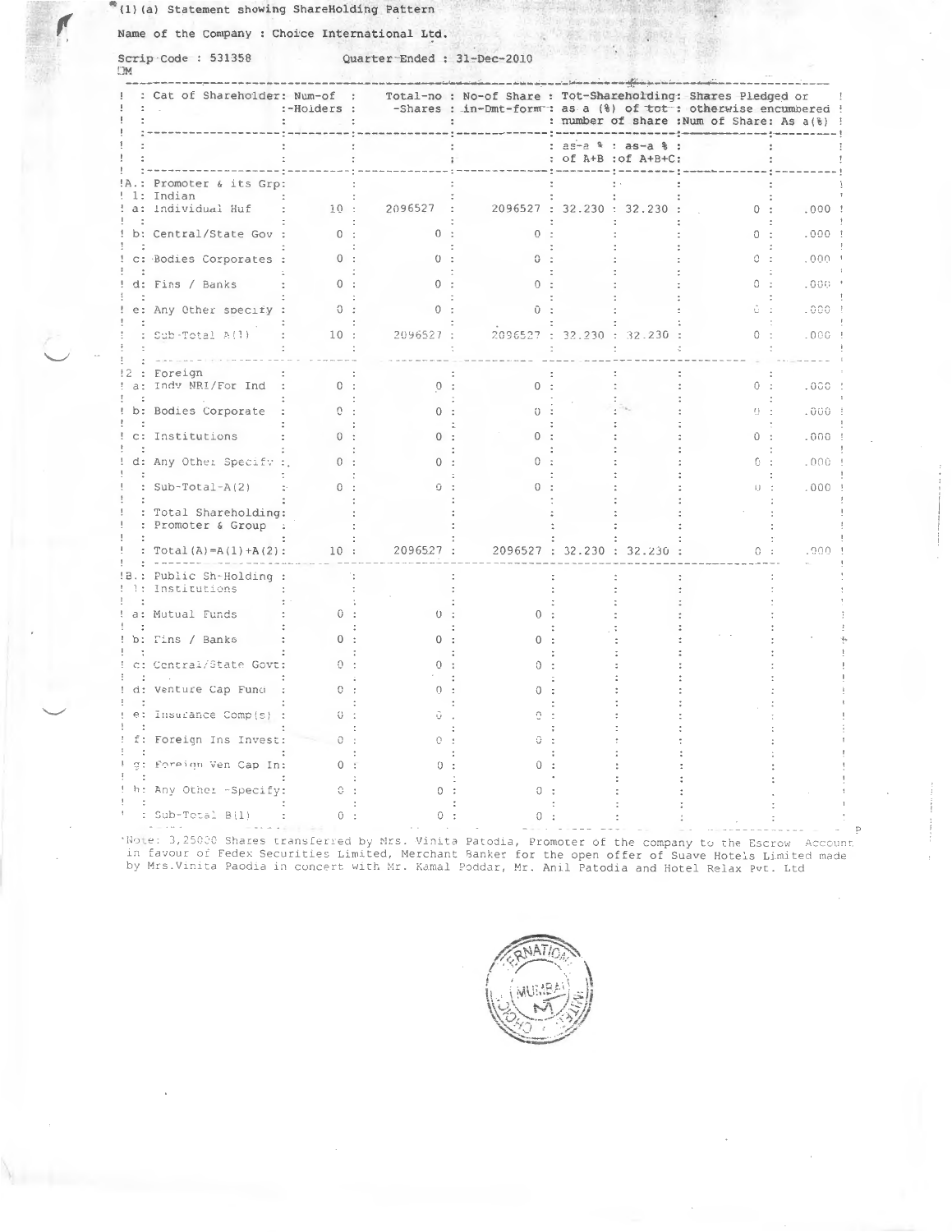|                                                                                         |        |                             |                                    | : as-a % : as-a % :<br>: of A+B : of A+B+C: |  |  |
|-----------------------------------------------------------------------------------------|--------|-----------------------------|------------------------------------|---------------------------------------------|--|--|
| 2: Non-Institutions :                                                                   |        |                             |                                    |                                             |  |  |
| a: Bodies Corporates :                                                                  | 177 :  | 1742295:                    | 1740295 : 26.785 : 26.785          |                                             |  |  |
| b: Individual Holding:<br>i) upto Rs 1-Lac:                                             | 1738 : | 946497:                     | 854695 : 14.551 : 14.551           |                                             |  |  |
| ii) above Rs1-Lac: 49:                                                                  |        | 2024916 :                   |                                    | 2024916: 31.130: 31.130:                    |  |  |
| c: Any Other -Clr-Mem:                                                                  | 13 :   | 16869:                      | 16869:259:259:                     |                                             |  |  |
| $-OCB$                                                                                  | $\cap$ | $\cap$                      |                                    |                                             |  |  |
| $\neg$ NRT                                                                              | 9:     | 2696:                       |                                    | 2696:041:041                                |  |  |
| Sub-Total-B(2) : 1986 : 4733273 : 4639471 : 72.766 : 72.766 :                           |        |                             |                                    |                                             |  |  |
|                                                                                         |        |                             |                                    |                                             |  |  |
| : Total A≠B) -                                                                          |        |                             | 1998 : 500 BSANDOS : 500 CA10998 : | : 109.011 :                                 |  |  |
| . Held by Custodium :<br>: against DR<br>I: Promiter and<br>: Fronter Group<br>t Public |        |                             |                                    | .000<br>.000                                |  |  |
| : Grand Total A+B+C : 1996 :                                                            |        | <b>AND ACCABLE TO BE AN</b> | - 6410998 :                        | :100.05C:                                   |  |  |



 $\epsilon$ 

 $\epsilon$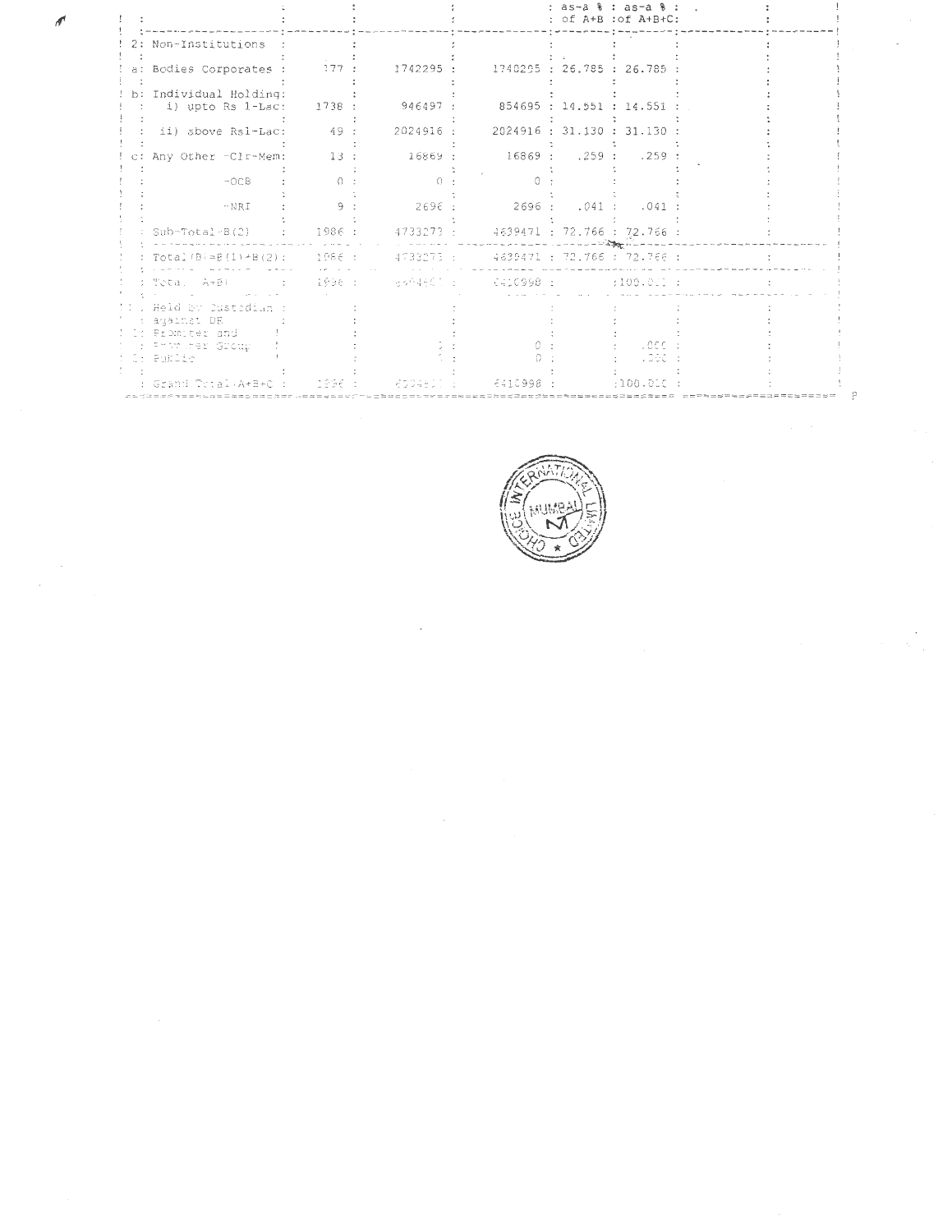| <b>POWER</b><br>Ret <sup>an</sup> um : Name of the Share Holder |             |                                  | :-Number          |              |                      | $:Grand-$ : | :As a % :-Number | :Total Shares Held : Pledged or otherwise Encumb<br>: As $a$ $\frac{6}{3}$ : As $a$ $\frac{6}{3}$ |                 |                                             |
|-----------------------------------------------------------------|-------------|----------------------------------|-------------------|--------------|----------------------|-------------|------------------|---------------------------------------------------------------------------------------------------|-----------------|---------------------------------------------|
|                                                                 |             |                                  |                   |              |                      |             |                  | $:$ -Total :                                                                                      | $1 - 1 - 1 = 1$ | : of Grand<br>: Total                       |
|                                                                 |             |                                  |                   |              |                      |             |                  | $:(A+B+C):$                                                                                       |                 |                                             |
|                                                                 |             |                                  |                   |              |                      |             |                  |                                                                                                   |                 | $:(A+B+C)$                                  |
|                                                                 |             |                                  |                   |              |                      |             |                  |                                                                                                   |                 | $:sub-cl-Ia$                                |
|                                                                 | 1 00472116  | ARCHANA ANIL PATODIA             |                   | $\sim$       | 100000 : 1.537:      |             |                  | $\theta$ :                                                                                        | .000:           | im t me me nevenire t veren me me m<br>.000 |
|                                                                 | 2 00578668  | SUNIL CHOTHMAL PATODIA ( HUF )   |                   |              | 100000:              |             | 1.537:           | 0:                                                                                                | .000:           | .000                                        |
|                                                                 | 3 00906296  | ANIL CHOTHMAL PATODIA HUF        | <b>Contractor</b> |              | 125000:              |             | 1.922:           | $^{\circ}$ 0 :                                                                                    | .000:           | .000                                        |
|                                                                 | 4 10218368  | ARUN KUMAR PODDAR                |                   |              | 80000:               |             | 1.230:           | 0:                                                                                                | .000:           | .000                                        |
|                                                                 | 5 10379348  | HEMLATA KAMAL PODDAR             |                   |              | 100000:              |             | 1.537:           | 0:                                                                                                | .000:           | .000                                        |
|                                                                 | 6 13214073  | VINITA PATODIA                   |                   |              | $1028927$ *: 15.818: |             |                  | 0:                                                                                                | .000:           | .000                                        |
|                                                                 | 7 14929813  | KAMAL PODDAR (HUF)               |                   |              | 125000:              |             | 1.922:           | 0:                                                                                                | .000:           | .000                                        |
|                                                                 | 8 31953252  | KAMAL<br>PODDAR                  |                   |              |                      |             | 37600 : .578:    | 0:                                                                                                | .000:           | .000                                        |
|                                                                 | 9 32670246  | ANIL C PATODIA                   |                   |              | 100000:              |             | 1.537:           | 0:                                                                                                | .000:           | .000                                        |
|                                                                 | 10 41064362 | SUNIL PATODIA                    |                   | $\sim$       | 300000:              |             | 4.612:           | 0:                                                                                                | .000:           | .000                                        |
|                                                                 |             |                                  |                   |              |                      |             |                  |                                                                                                   |                 |                                             |
|                                                                 |             | -Total Promoter & Promoter Group |                   | $\mathbb{R}$ | 2096527 : 32.230:    |             |                  | 0:                                                                                                | .000:           | .000.                                       |

\*Note: 3,25000 Shares transferred by Mrs. Vinita Patodia, Promoter of the company to the Escrow<br>Account in favour of Fedex Securities Limited, Merchant Banker for the open offer of Suave Hotels<br>Limited made by Mrs.Vinita P

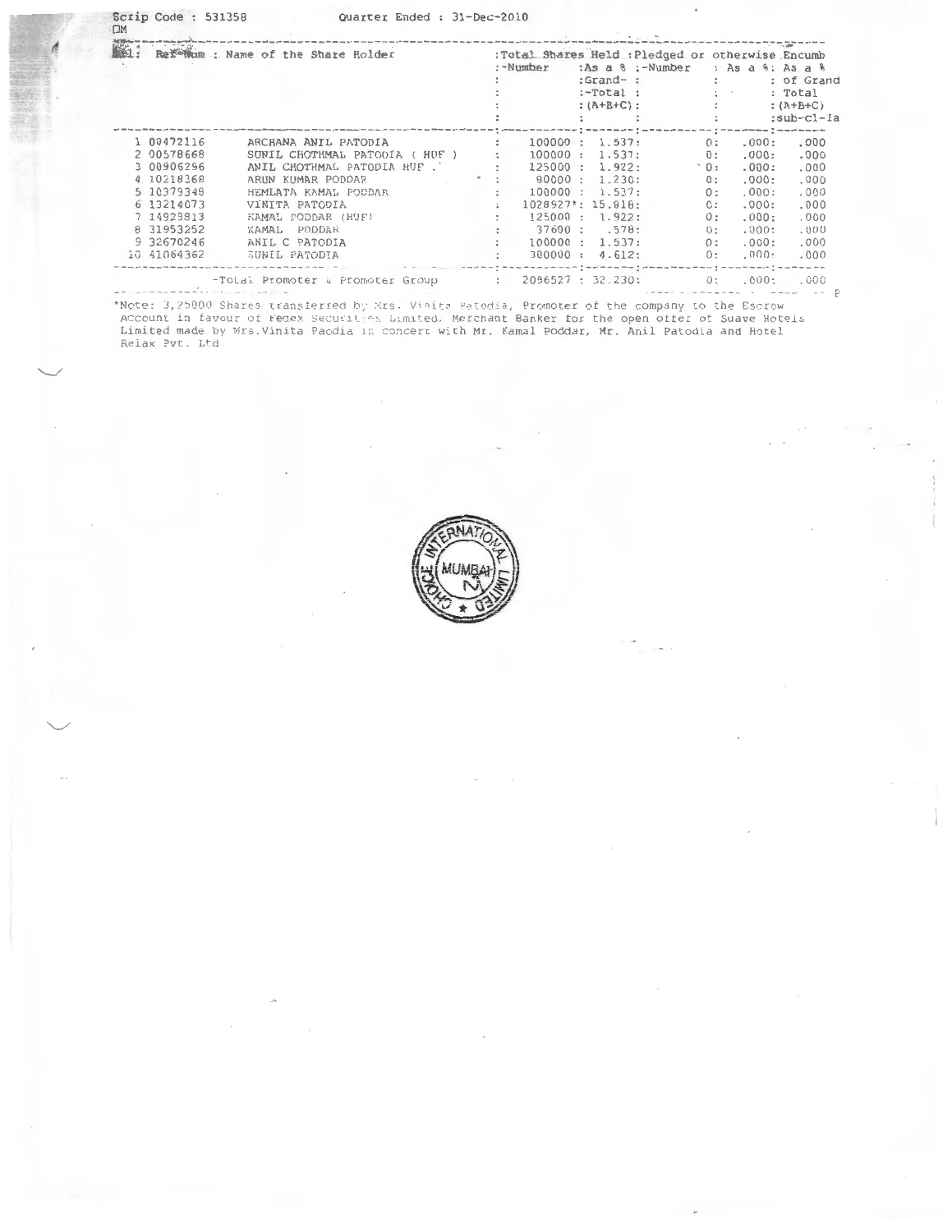|           | Scrip Code: 531358   | Quarter Ended : 31-Dec-2010                              |         |                              |
|-----------|----------------------|----------------------------------------------------------|---------|------------------------------|
| $Sr1 - 4$ | Ref-Num<br>00506123  | Name of the Holder<br>ABHILASHA MONEY OPERATIONS PVT LTD | 109183  | Scp-Held %-to-Total<br>1.678 |
|           | 2 00013881           | ADCHO CONSULTANTS PVT. LTD.                              | 79600   | 1.224                        |
|           | 3 00221315           | FREA STATIONERY PVT LTD                                  | 290000  | 4.458                        |
|           | 4 16009302           | GOPAL TAHALRAM LALWANI                                   | 70000   | 1.076                        |
|           | 5 10677794           | MAMTA AMRISH JAIN                                        | 85000   | 1.307                        |
|           | 6 16678379           | MEENAKUMARI RANKA                                        | 250000  | 3.843                        |
|           | 7 46736482           | NIPUN AMRISH JAIN                                        | 105000  | 1.614                        |
|           | 8 00000297           | SATGURU CAPITAL & FINANCE PVT.LTD                        | 74706   | 1.148                        |
|           | 9 00513411           | SIGNORA FINANCE PVT LTD                                  | 99951   | 1.537                        |
|           | 10 14983399          | SMRITI RANKA                                             | 100000  | 1.537                        |
|           | 10 <totals></totals> | $-Public$ $1%$ $6 above$ }                               | 1238440 | 19.422                       |
|           |                      |                                                          |         |                              |

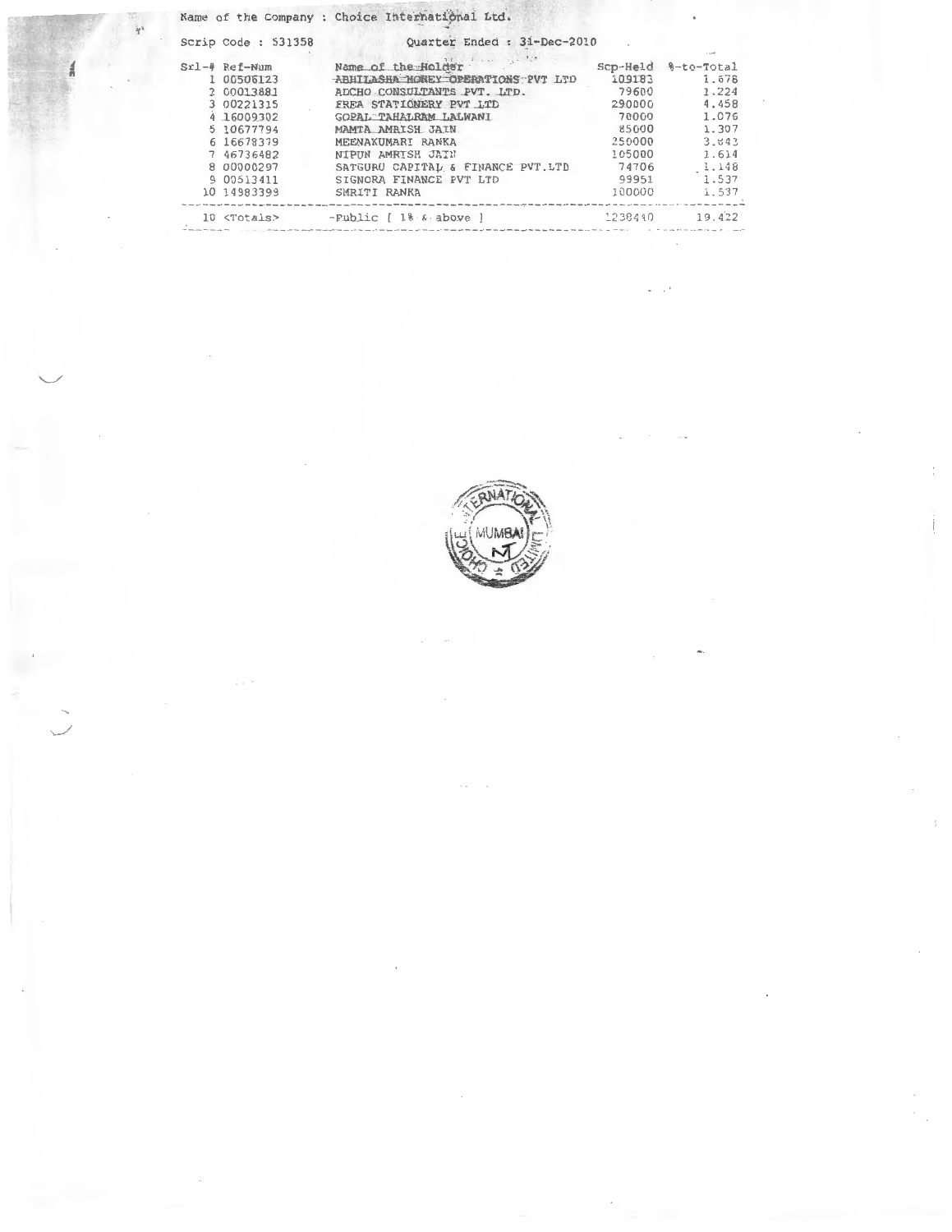sames an onargo

Name of the Company : Choice International Ltd. Quarter Ended : 31-Dec-2010 Scrip Code: 531358 Lock-Scp 8-to-Total 100000 1.537 125000 1.922 100000 1.537 125000 1.922  $. 100000$ 1.537 5 <Totals> Locked in Shares 550000 8.455

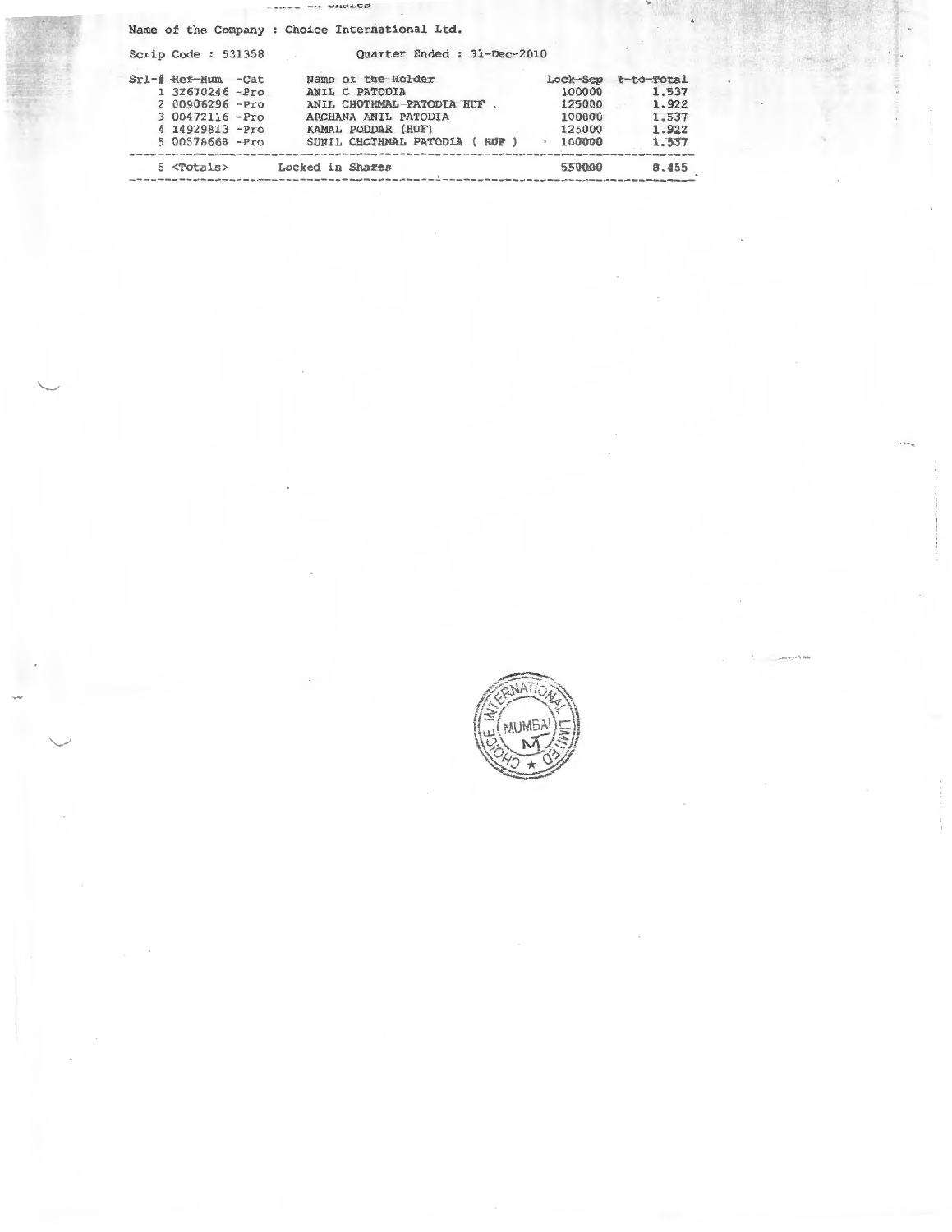| (II) (b) Statement showing holding of Depository Receipts (DR's), where underlying<br>number of shares : |              | shares held by Promoter/promoter group are in excess of 1% of the total   |  |
|----------------------------------------------------------------------------------------------------------|--------------|---------------------------------------------------------------------------|--|
| Srl-# Name of the Dr holder<br>Type of outstanding Dr                                                    | No.of shares | Shares underlying O/s DRs as a % of<br>underlying DRs Total No. of Shares |  |
| $NFL - NFL$                                                                                              | $- NIL -$    | $-$ NIL $-$                                                               |  |
| TOPAL.                                                                                                   |              | .000                                                                      |  |

 $\smile$ 

 $. . . . . .$ 

*J* 

 $\sim$   $\sim$   $\sim$   $\sim$   $\sim$ <sup>~</sup>**•** .,.... '(\ )'.j ~~  $\frac{1}{2}$  $\sqrt{2\pi}$  $\|\ddot{\sim}\!\!\!\!\perp\!\!\!\!\perp\!\!\!\!\perp\!\!\!\!\perp\!\!\!\!\perp\!\!\!\!\perp\!\!\!\!\perp\!\!\!\!\perp\!\!\!\!\perp\!\!\!\!\perp\!\!\!\!\perp\!\!\!\!\perp\!\!\!\!\perp\!\!\!\!\perp\!\!\!\!\perp\!\!\!\!\perp\!\!\!\!\perp\!\!\!\!\perp\!\!\!\!\perp\!\!\!\!\perp\!\!\!\!\perp\!\!\!\!\perp\!\!\!\!\perp\!\!\!\!\perp\!\!\!\!\perp\!\!\!\!\perp\!\!\!\!\perp\!\!\!\!\perp\!\!\!\!\perp\!\!\!\!\perp\!\!\!\$  $\mathbb{R}$  is a set of  $\mathbb{R}$ <sup>~</sup>  $\sim$